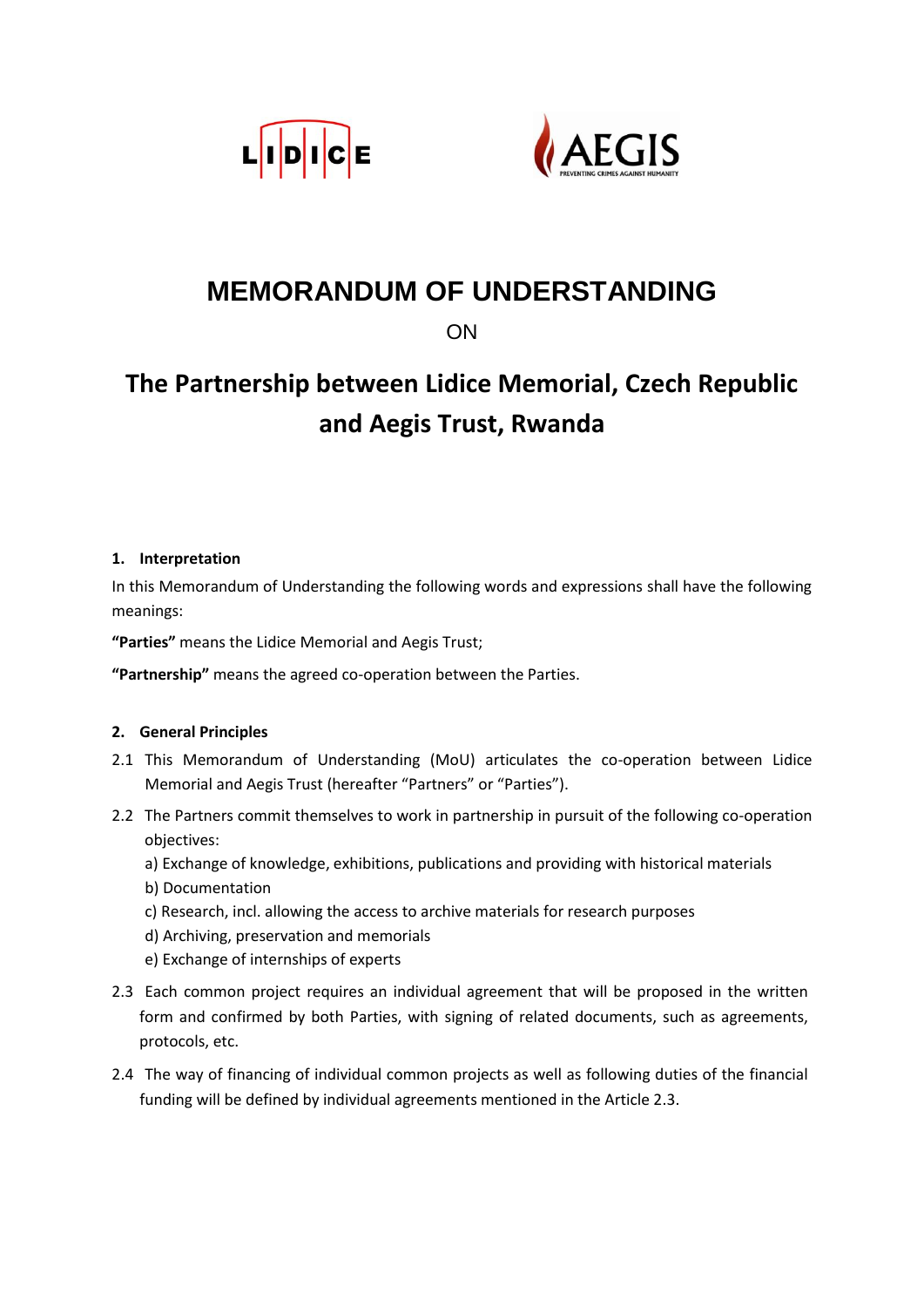#### **3. Responsibilities**

- 3.1 The Lidice Memorial is a subsidized organization of the Ministry of Culture of the Czech Republic. The mission of the Lidice Memorial is to preserve the memory of extermination of the municipalities Lidice and Ležáky and their inhabitants who became victims of Nazi violence. Furthermore its mission is to keep the memory of suffering of the Romany people who were intervened in the former Gipsy camp in Lety.
- 3.2 The Lidice Memorial will work collaboratively with Aegis Trust to successfully to achieve the objectives.
- 3.3 Aegis Trust is a non-governmental organisation registered as a charity in the United Kingdom and operating since 2004 in Rwanda. Aegis Trust Rwanda is a registered International Non-Governmental Organisation and is also the operator of the Kigali Genocide Memorial Centre. It is a genocide prevention organisation, whose mission is to find appropriate ways to remember the victims of genocide, to raise public awareness about cases and consequences of genocide and about how to change the environment and ideology that leads to genocide.
- 3.4 Aegis Trust will work collaboratively with the Lidice Memorial to successfully achieve the objectives.

#### **4. Agreement**

- 5.1 This MoU will form the spirit and basis for positive collaboration and synergy between the Partners in accordance with the agreed objectives.
- 5.2 Each party will have the main responsibility of the activities as outlined in Clause 1 and Clause 2.
- 5.3 This MoU will be effective from the date of signature by both Parties for the duration of the Partnership.

#### **5. Intellectual Property**

- 5.1 All specific systems, tools, methods, manuals, questionnaires, and study protocols which will be produced or used by the partnership, solely or in collaboration with others, during the term of this agreement relating to the business of each of the Parties shall remain the sole property of each of them.
- 5.2 For any contributions to publications, abstracts and presentations relating to the Partners, the Partnership will require prior approval of both Parties.

#### **6. Return of Materials**

When this agreement is terminated, or earlier as the either party may require, irrespective of the reason thereof, both Parties shall return to each other all material, reports, manuals, correspondence, files, computer software, blue prints, work sheets, sketches, drawings, specifications, manufacturing costs estimates, models, customer lists and other material belonging to each of the collaborating parties. None of the Parties shall be entitled to exercise a lien on any materials belonging to the other.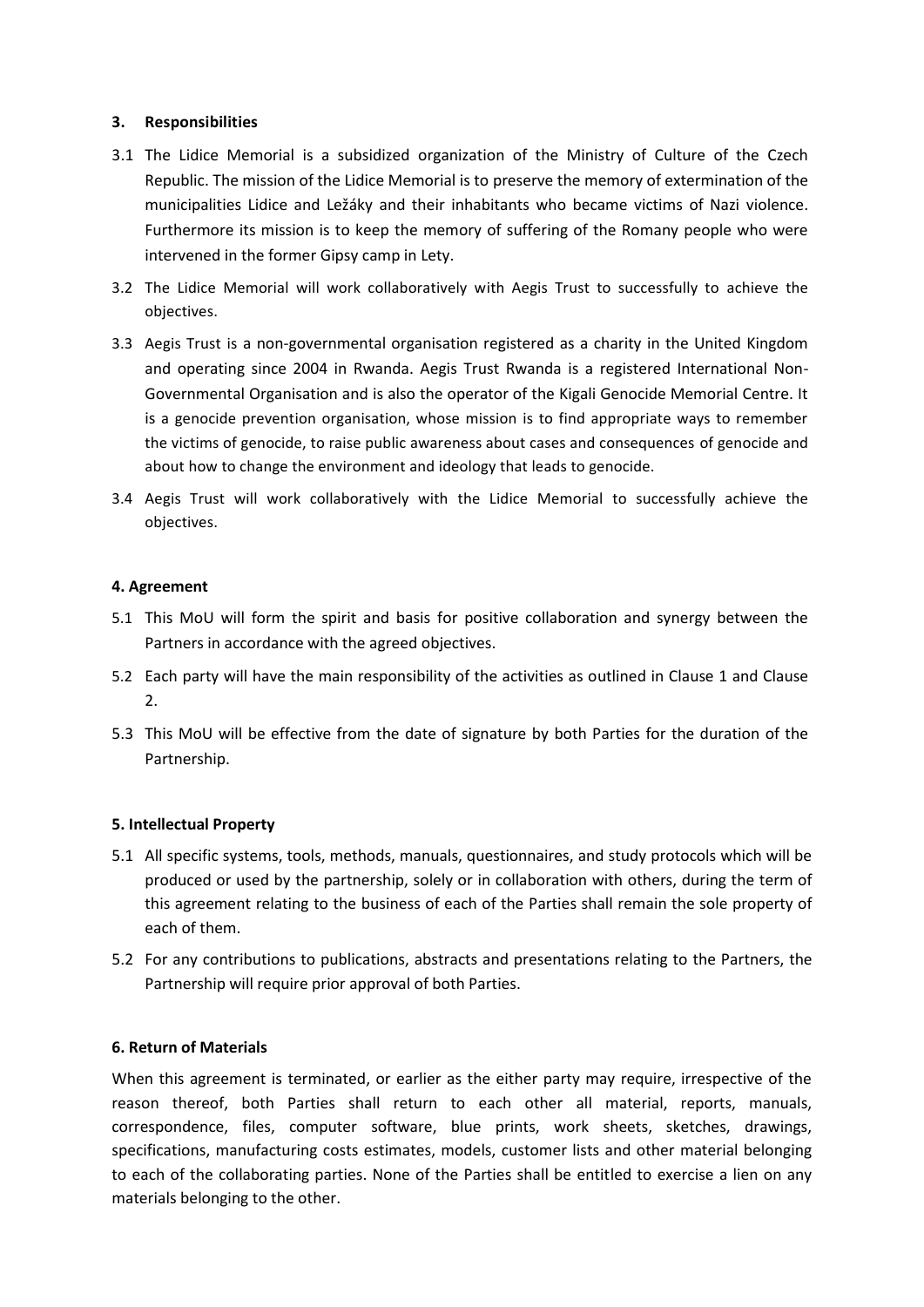### **7. Confidentiality**

- 7.1 Both Parties may receive confidential information concerning the other during the period of the Partnership.
- 7.2 In addition to and without prejudice to any legal obligations of both Parties to keep information secret, Parties shall not (except for the purpose of performing their duties hereunder or unless ordered to do so by a court of competent jurisdiction) either during the Partnership or after its termination directly or indirectly use, disclose or communicate Confidential Information and both Parties shall use their best endeavours to prevent the improper use, disclosure or communication of Confidential Information:

Concerning the business of the Partnership, which comes to the attention of the Parties during the course of or in connection with the Project.

- 7.3 For the purposes of clause 7.2, Confidential Information means:
	- a) any information of a confidential nature (whether trade secrets, other private or secret information including secrets and information relating to corporate strategy, business development plans, product designs, intellectual property, business contacts, annual budgets, management accounts and other financial information; and/or
	- b) any confidential report or research undertaken by or for the Parties before or during the course of the Partnership.
- 7.4 Notwithstanding the above, any confidential information may be disclosed to government authorities if the disclosure is required by law.

#### **8. Governing Law and Dispute Resolution**

In the event of a dispute relating to this agreement, both parties shall use all reasonable means to resolve the dispute, by reference to representatives of the Governing body for each party if a remedy cannot be reached. In the event that a remedy cannot be found then each party reserves the right to terminate this agreement under Item 9 below. Any legal redress shall be made under the law of the Partner making the redress, or otherwise as agreed by the parties.

# **9. Termination**

- 9.1 This MoU can be terminated in either party at any given time before the termination date by sending the other party a registered letter.
- 9.2 Nothing in this Contract prevents the Parties from terminating the MoU without notice if:
	- a) either party commits any material breach or (after warning) any repeated or continued breach of their obligations under this MoU or are guilty of conduct tending to bring themselves, the Project or an Associated Partner into disrepute and/or;
	- b) either party reasonably believes the other is guilty of gross misconduct or gross negligence materially harmful to the Partnership whether or not in connection with or referable to this MoU
	- c) either party refuses or neglects to carry out its obligations under this MoU or repeatedly breaches any of the terms or conditions hereof having been given notice of such failure or breach from the MoU.